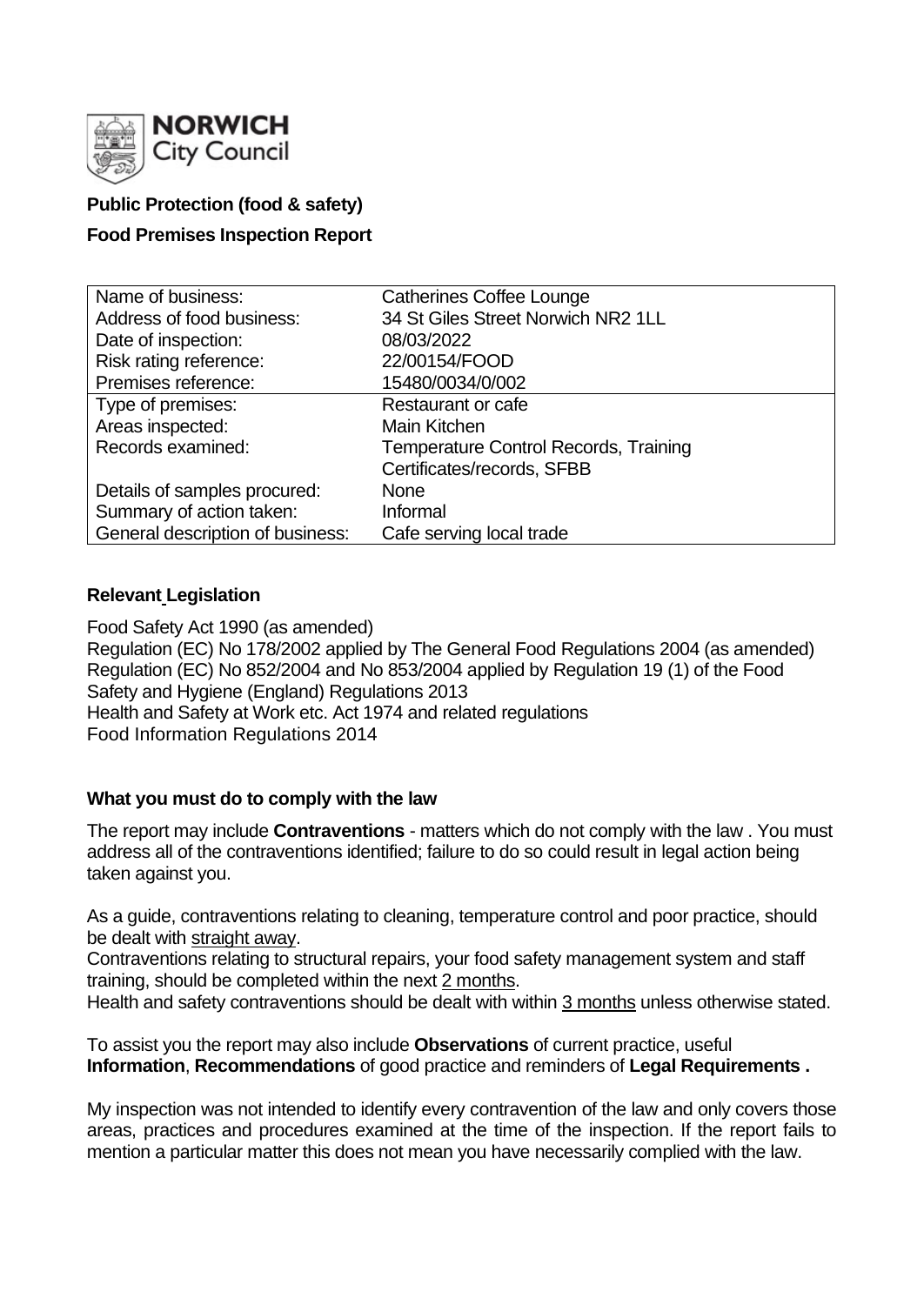# **FOOD SAFETY**

### **How we calculate your Food Hygiene Rating:**

The food safety section has been divided into the three areas which you are scored against for the hygiene rating: 1. food hygiene and safety procedures, 2. structural requirements and 3. confidence in management/control procedures. Each section begins with a summary of what was observed and the score you have been given. Details of how these scores combine to produce your overall food hygiene rating are shown in the table.

| <b>Compliance Area</b>                     |          |    |           | <b>You Score</b> |           |    |           |    |          |  |  |
|--------------------------------------------|----------|----|-----------|------------------|-----------|----|-----------|----|----------|--|--|
| Food Hygiene and Safety                    |          |    |           | 0                | 5         | 10 | 15        | 20 | 25       |  |  |
| <b>Structure and Cleaning</b>              |          |    | 0         | 5                | 10        | 15 | 20        | 25 |          |  |  |
| Confidence in management & control systems |          |    | 0         | 5                | 10        | 15 | 20        | 30 |          |  |  |
|                                            |          |    |           |                  |           |    |           |    |          |  |  |
| <b>Your Total score</b>                    | $0 - 15$ | 20 | $25 - 30$ |                  | $35 - 40$ |    | $45 - 50$ |    | > 50     |  |  |
| <b>Your Worst score</b>                    | 5        | 10 | 10        |                  | 15        |    | 20        |    |          |  |  |
|                                            |          |    |           |                  |           |    |           |    |          |  |  |
| <b>Your Rating is</b>                      | 5        | 4  |           | 3                | 2         |    |           |    | $\Omega$ |  |  |

Your Food Hygiene Rating is 5 - a very good standard



# **1. Food Hygiene and Safety**

Food hygiene standards are high. You demonstrated a very good standard of compliance with legal requirements. You have safe food handling practices and procedures and all the necessary control measures to prevent cross-contamination are in place. Some minor contraventions require your attention. **(Score 5)**

### Contamination risks

**Contravention** The following exposed food to the general risk of cross-contamination with bacteria or allergens or its physical contamination with dirt, foreign objects or chemicals:

- eggs were stored at the top of the chiller next to ready to eat foods
- items such as butter stored in fridge in outer cardboard boxes which can be dirty
- few opened dry goods not in tubs or sealed

**Guidance** The FSA (visit www.food.gov.uk for more information) has issued guidance on controlling E.coli 0157 through:

- the complete separation of raw and ready-to-eat food
- the correct use of wash-hand basins and thorough handwashing
- having dedicated equipment (including complex equipment) for raw and ready-to-eat foods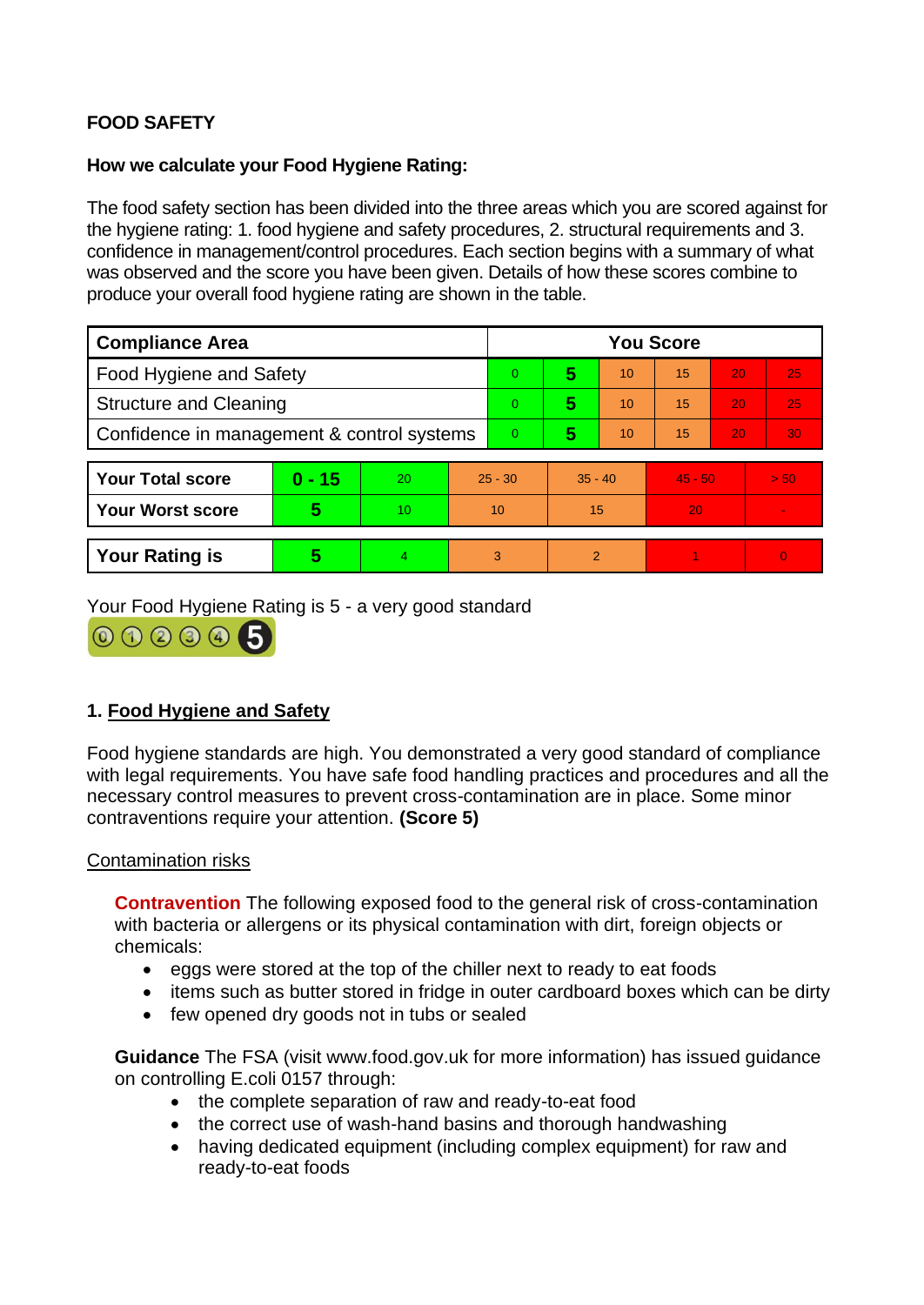- thorough 2-stage cleaning and the correct use of sanitisers
- and by controlling the risks posed by soily vegetables.

**Recommendation** Complex equipment (e.g. vacuum packers, slicers, mincers) should be labelled or colour coded so all staff are aware of its designated use for either raw or ready-to-eat foods. Currently you do not use either.

**Observation** I was pleased to see you were generally able to demonstrate effective controls to prevent cross-contamination.

### Hand-washing

**Information** We have a hand-washing demonstration kit which you might like to borrow in order to demonstrate the principles of correct hand washing to your staff/Church/visitors. Contact the Duty Officer on 01603 212747 for more information.

**Information** Hand-washing is required:

- before handling ready-to-eat food
- after touching raw food and its packaging, including unwashed fruit and vegetables
- after a break/smoking
- after going to the toilet
- after cleaning
- after removing waste
- after blowing your nose

**Recommendation** After washing hands food handlers should turn the taps off using paper towel to prevent them from re contaminating their hands

**Observation** I was pleased to see hand washing was well managed.

### Personal Hygiene

**Observation** I was pleased to see that standards of personal hygiene were high.

#### Temperature Control

**Guidance** It is essential to know that your probe thermometer is working properly. If the reading is outside these ranges you should replace your probe or return it to the manufacturer to be calibrated. A simple way to check a digital probe is to put it in iced water and boiling water:

- The readings in iced water should be between -1 °C and 1°C.
- The readings in boiling water should be between 99°C and 101°C.

You had a new probe, but it is recommended that you calibrate at least weekly from now on and record readings obtained.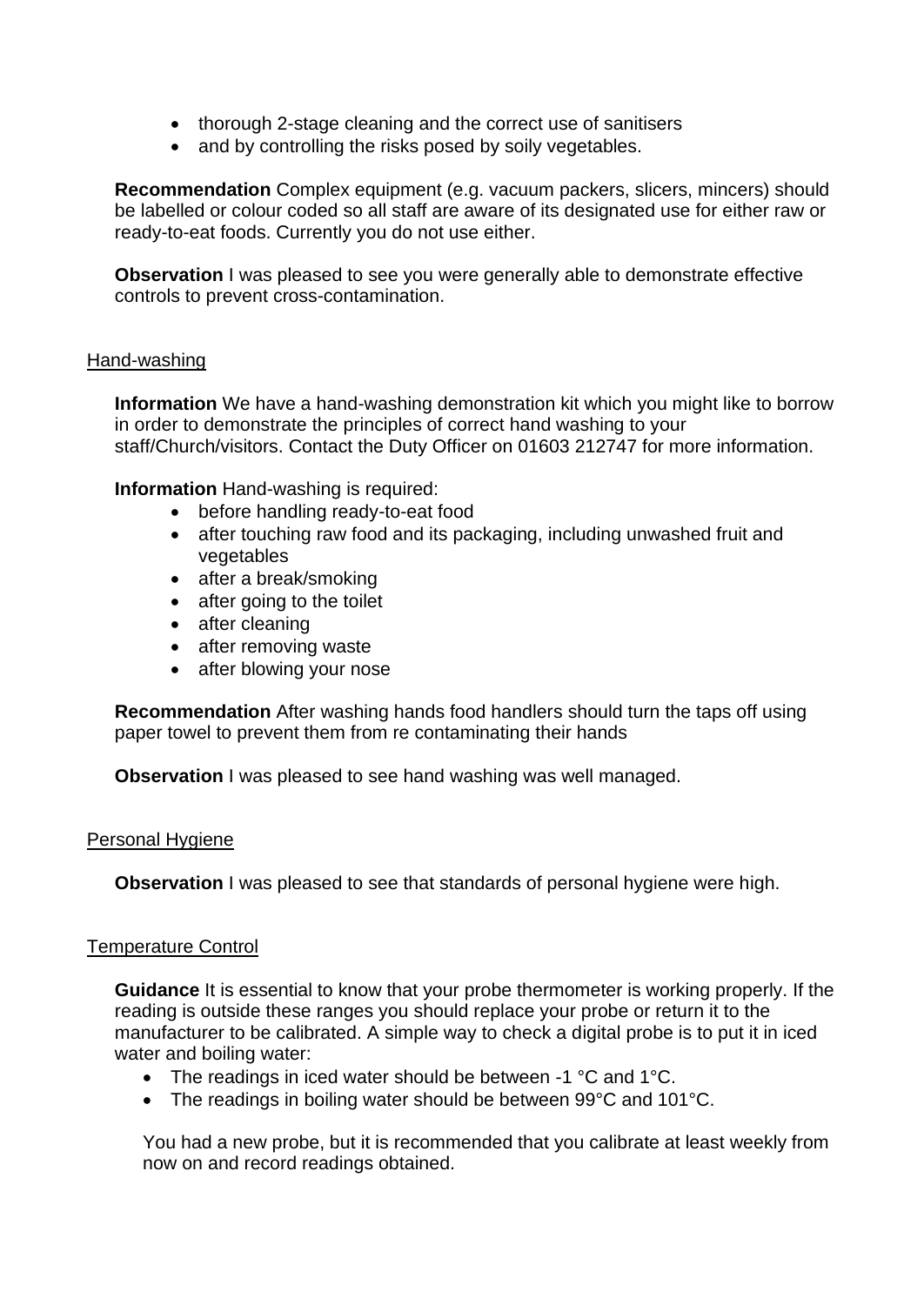**Guidance** You cannot rely on taking chilled food temperatures by reading the temperature display as you currently do. You need an independent method that is clearly related to the actual food temperature.

#### **Recommendation** Get some fridge thermometers.

Also consider recording cook/reheat temperatures in the diary, as this would be beneficial for your own due diligence.

**Recommendation** Infrared thermometers can be used as a simple and speedy way of checking the surface temperatures of hot and cold food. When using them you need to remember that they measure the surface temperature of the food or wrapping rather than the core temperature.

**Observation** I was pleased to see you were able to limit bacterial growth and/or survival by applying appropriate temperature controls at points critical to food safety and that you were monitoring temperatures. The hot counter is used for service at lunch, for less than 2 hours.

#### Unfit food

**Information** High risk items bear a use by date. You must not sell, use or intend to sell such items and should ensure you have checks in place to remove these from use.

**Observation** Your own labelling and shelf life for perishable items was satisfactory.

### Poor Practices

**Guidance** It is permitted to sell food after its BEST BEFORE date, but becomes an offence if it is not of the nature, substance or quality demanded by the consumer. You must check the food and make sure your customers are aware that it is past the BEST BEFORE date.

### **2. Structure and Cleaning**

The structure facilities and standard of cleaning and maintenance are all of a good standard and only minor repairs and/or improvements are required. Pest control and waste disposal provisions are adequate. The minor contraventions require your attention. **(Score 5)**

#### Cleaning of Structure

**Contravention** The following items were dirty and require more frequent and thorough cleaning:

• Kitchen wall stained and streaked above fryer, and high level pipes dirty.

**Observation** The kitchen had been well maintained and the standard of cleaning was good.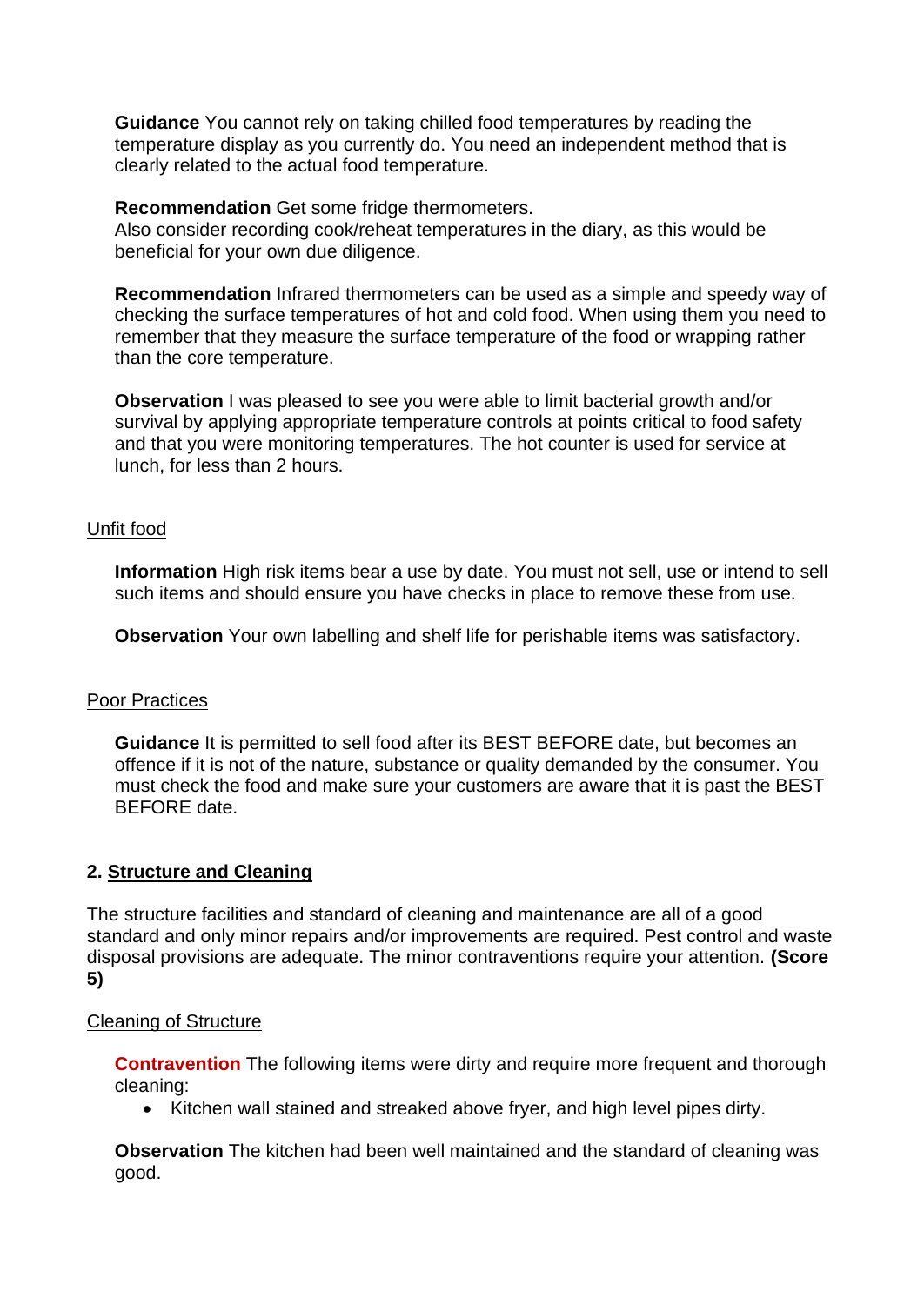### Cleaning of Equipment and Food Contact Surfaces

**Information** Please refer to www.food.gov.uk/business-guidance/e-coli-crosscontamination-guidance

**Observation** You had dedicated equipment for the preparation of raw and ready-to-eat foods.

#### Cleaning Chemicals / Materials / Equipment and Methods

**Contravention** The following evidence demonstrated your cleaning materials, equipment and methods were not sufficient to control the spread of harmful bacteria between surfaces:

• the Cif sanitiser does not meet the BS EU 1276:1997 13697:2001 Standards, as suggested by the Food Standards Agency for the control of E Coli.

**Information/Recommendation** A surface sanitiser may be rendered ineffective if you are not following the correct dilution or allowing a sufficient time for the product to work (CONTACT TIME). Always follow the instructions on the product label. The Cif product has a 5 minute contact time. This may mean it is not always used correctly , and I would recommend you find a commercial product with a much shorter contact time.

**Information** You must ensure that the sanitisers you use are effective against bacteria. Ensure hat they meet the following standards BS EN 1276:1997 and 13697:2001.

**Guidance** Even when using a surface sanitiser you should be following the 'two-stage' cleaning method. Apply the sanitiser once to remove visible dirt and food debris and then a second time to ensure effective disinfection. Make sure you follow the correct contact time for the product.

**Observation** I was pleased to see that the premises was kept clean.

#### Facilities and Structural provision

**Observation** I was pleased to see the premises had been well maintained and that adequate facilities had been provided. You have a dishwasher.

#### Pest Control

**Observation** You have a pest control contract in place and there is no evidence of pest activity on the premises.